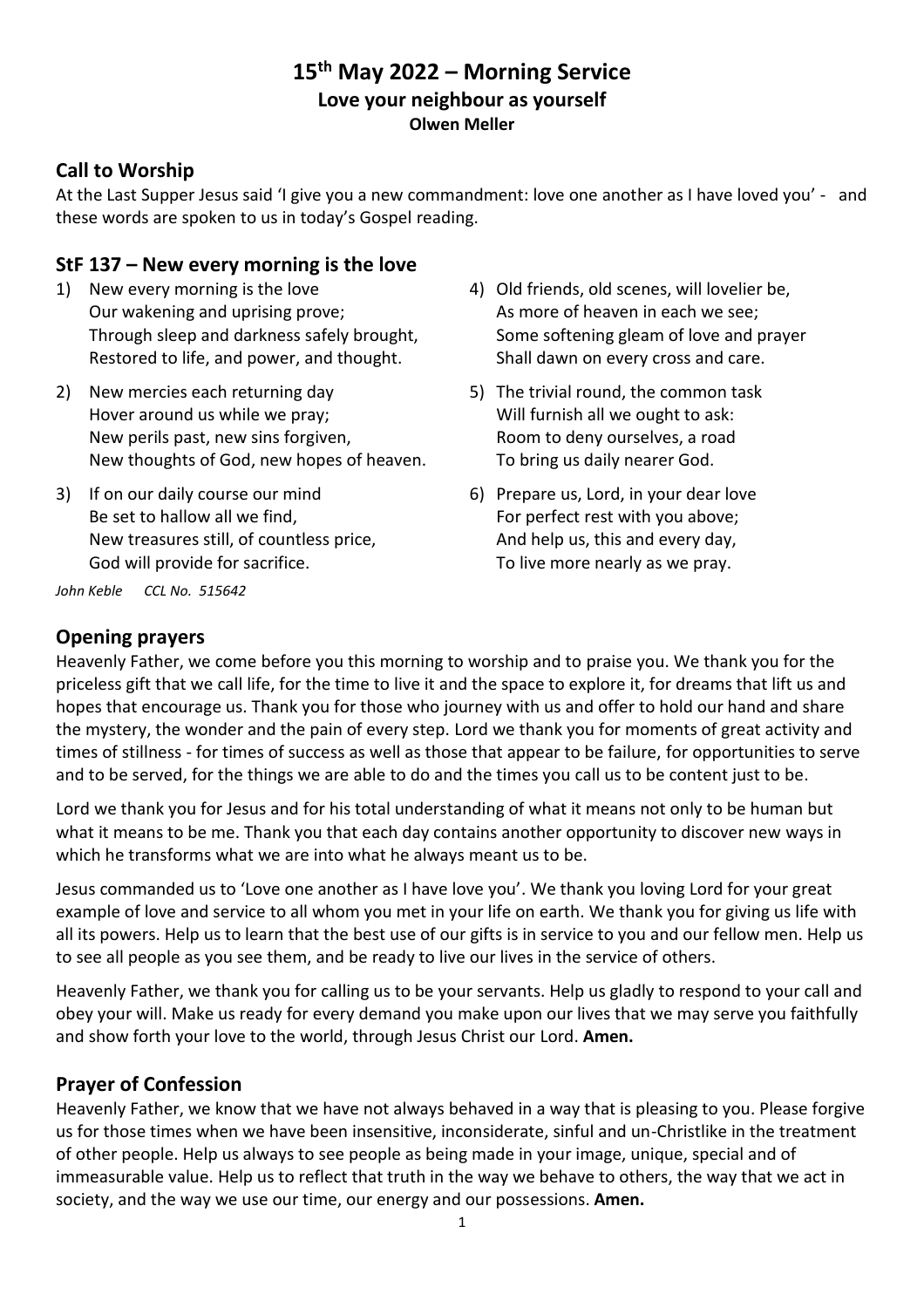### **StF 249 – Jesu, Jesu**

- *Ch) Jesu, Jesu, fill us with your love, Show us how to serve The neighbours we have from you.*
- 1) Kneels at the feet of his friends, Silently washes their feet, Master who acts as a slave to them.
- 2) Neighbours are rich folk and poor, Neighbours are black folk and white, Neighbours are nearby and far away.
- 3) These are the ones we should serve, These are the ones we should love. All these are neighbours to us and you.
- 4) Kneel at the feet of our friends, Silently washing their feet, This is the way we should live with you.

*Traditional North Ghanian adapted by Tom Colvin © 1969 Hope Publishing CCL No. 515642*

### **Reading: John 13:31-35**

When he was gone, Jesus said, "Now the Son of Man is glorified and God is glorified in him. If God is glorified in him, God will glorify the Son in himself, and will glorify him at once. My children, I will be with you only a little longer. You will look for me, and just as I told the Jews, so I tell you now: Where I am going, you cannot come. A new command I give you: Love one another. As I have loved you, so you must love one another. By this everyone will know that you are my disciples, if you love one another."

### **Reflection**

At the time of Jesus the list consisted of some 613 commandments. What happened was that over time they surrounded the Ten Commandments with lots of other commandments - which became almost as important. 613 is a lot of commandments - many of us find ten too many. The question as to which commandment was greatest was often discussed by the rabbis - and Jesus was asked to name one - but in fact he named two. This is how he replied - from the Old Testament - Deuteronomy ch 6 vv 4 ' Love the Lord your God with all your heart and with all your soul and with all your mind' and the second is like it from Leviticus ch 19 v 18 'Love your neighbour as yourself' - 'All the law and all the prophets hang on these two commandments'. Jesus brought the two commandments together and made them of equal importance. No rabbi had done this previously and so we are meant to see them together as Jesus taught us - not separate them - but in practice we often do.

In the early centuries of Christianity thousands of people became monks and went to live in the desert. In the desert they lived very strict lives - fasting - praying - and doing very strict penances. Once there was an abbot by the name of Moses who had a great reputation for holiness. Easter was approaching so the monks met to discuss what they should do to prepare for it and they decided to fast the whole of Holy Week. Having come to this decision each monk went off to his cell to fast and pray. About the middle of the week, two itinerant monks came to visit Abbot Moses. Seeing that they were starving he cooked them a little vegetable stew and to make them feel at ease, he took a little of it himself. The other monks saw the smoke rising from the abbot's cell. This could only mean one thing. He had lit a fire to cook some food which meant he had broken the solemn fast. They were shocked and went together to confront him. Seeing the look on their faces he asked, 'What crime have I committed that makes you look at me like this? 'You have broken the solemn fast' they answered. 'So I have' he replied 'I have broken the commandment of men - but in sharing my food with these brothers of ours I have kept the commandment of God that we should love one another.' On hearing this the monks grew silent - and went away humbled but wiser.

And that makes me think particularly of the government at the moment who are failing to help needy families when they, themselves, have far more than enough to live on. In fact some of them could feed the whole country and still have money left over.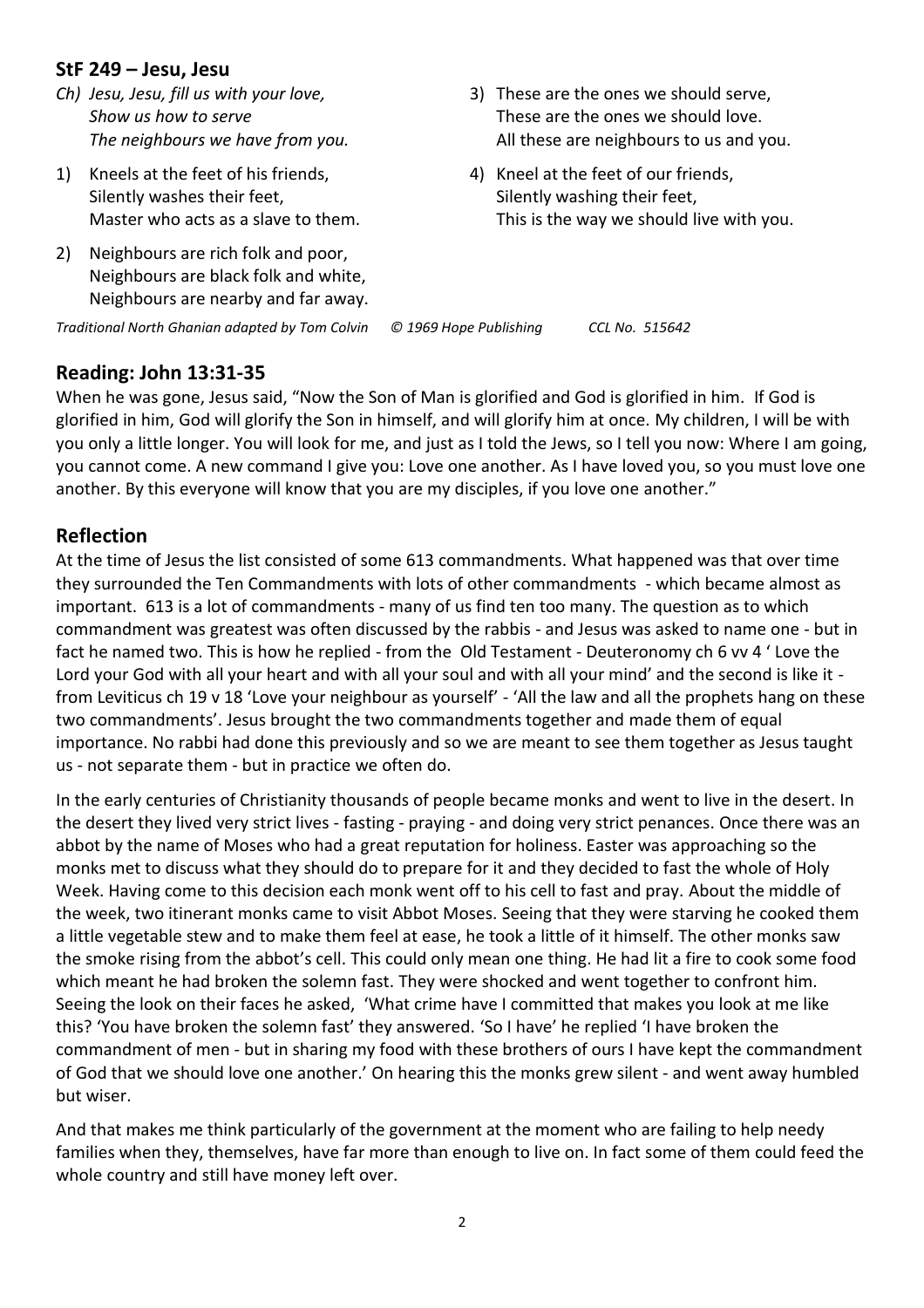There is something wrong with the lives of those who claim to love God - but don't feel the need to love other people. They have only got half of Jesus' message. And then there are others who go to the opposite extreme. They exhaust themselves in working for a better world but never think of God or pray to him. Jesus taught us how to live the total Gospel - that is - how to love God and love our neighbour as well. He didn't say they were the same thing but we can't have one without the other and so we can see why the emphasis on love became so important for Christians.

I would suggest though - that it is the second commandment that causes us the most trouble - 'You must love your neighbour as yourself'. Only when we love ourselves will we be able to love other people as Jesus commanded us to do. Those who are unhappy with their own lot and who don't like themselves very much - and there are many such people around - I'm not sure that I like myself all the time - are not going to be able to love others. It is so easy to project our own negative feelings on to other people.

An old man was sitting on a bench at the edge of town when a stranger approached. 'What are the people in this town like?' the stranger asked. 'What were they like in your last town' replied the old man. 'They were kind and generous. They would do anything to help you if you were in trouble,' came the reply. 'Well I think you will find them much the same in this town' said the old man. Some time later a second stranger approached the old man and asked the same question, 'What are the people like in this town?' And the old man replied 'What were they like in the town you have just come from?' 'It was a terrible place,' came the answer 'To tell you the truth - I was glad to get out of it. The people there were cruel and mean. They wouldn't lift a finger to help you if you were in trouble.' 'I'm afraid' said the old man 'You will find them much the same in this town.'

The point of this little story is that we see other people, not as they are, but as we are. I remember many years ago, when I was doing my teacher training, reading in a book about how to deal with a class of students - particularly when they were out of sorts and being difficult. It said that it all depended on the students frame of mind and the phrase quoted was - - - 'If I'm alright - then you are alright' - 'but if I'm not alright - then you are not alright' - - - It seemed a very strange thing to say - but after a lot of thought I realised just what was meant by it - and I have since applied it to so many situations.

An easy one to think about is when a child is tired. They are crotchety and out of sorts and you personally can't say anything right. I know that we sometimes used to have that with our little granddaughter. It's not that there is anything wrong with you - it is their frame of mind. And I used to think about it with my Aunty Ena and with Roy's Aunty Ida, both of whom passed away several years ago. If they were grumpy it was not really that they were out of sorts with us but because they were unhappy with their lot.

A loving person lives in a loving world - A hostile person lives in a hostile world - Everyone you meet is really your own mirror. Those who are filled with goodness gaze upon the world and see what is good in humanity. Those who look upon the world with the eyes of a cynic find only the image of themselves. If we see people in a bad light it is a sign that we are ill at ease with ourselves. A person who is not at ease with themselves spreads a feeling of conflict around them which can be very catching. We can't offer warmth to others if our own fireplace is cold. We can only love with the amount of love that is in us. Whether we are conscious of it or not we do love others precisely as we love ourselves.

It is very important then to have a healthy love and respect for ourselves. This is where love starts but it is not meant to end there. We can then have love for others just as Jesus told us we must. To separate the two great commandments goes contrary to the Gospel, yet unfortunately this often happens. Those who have faith often have no love, and those who love often have no faith and so the Gospel has been torn in two. Jesus spoke of two great commandments. The first - that we should love God. The second - that we should love our neighbour as ourselves. But who is my neighbour? Is it the person sitting next to you in church? The person who lives next door or over the road? We are probably familiar with the story Jesus told to get this point over; a certain man went down from Jerusalem to Jericho and fell among thieves who stripped him and beat him leaving him half dead - - - The story of The Good Samaritan. Our neighbour is not simply the person next door - our neighbour is the whole of humankind.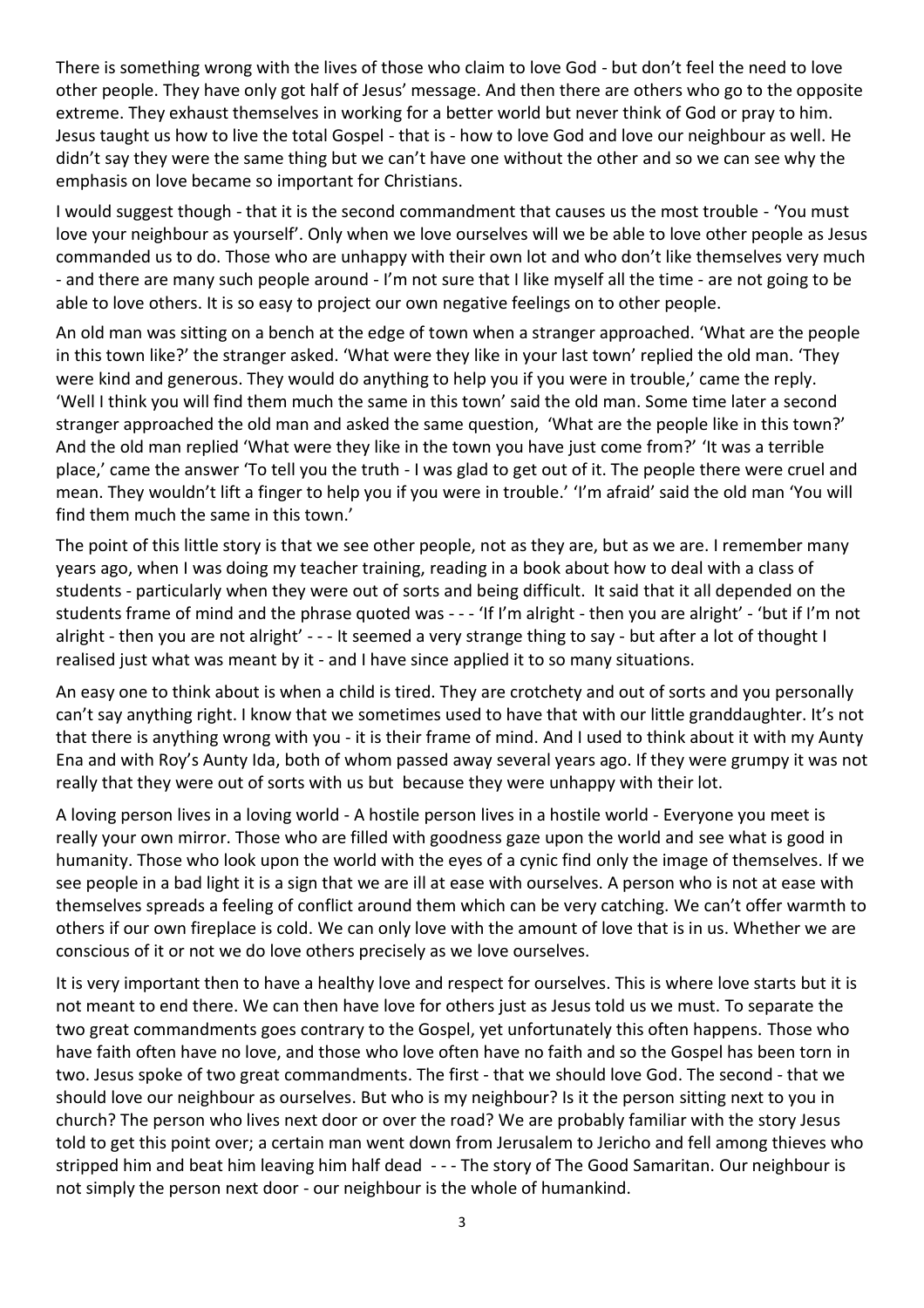## **Prayer**

Lord open our hearts when they are closed, soften them when they are hard, warm them when they are cold, fill them when they are empty, heal them when they are wounded and mend them when they are broken, so that we, your disciples, may bear the fruit of love. **Amen.**

# **StF 256 – When I needed a neighbour**

- 1) When I needed a neighbour Were you there, were you there? When I needed a neighbour were you there?
- *Ch) And the creed and the colour And the name won't matter Were you there?*
- 2) I was hungry and thirsty Were you there, were you there? I was hungry and thirsty were you there?
- 3) I was cold I was naked Were you there, were you there? I was cold I was naked were you there?
- 4) When I needed a shelter Were you there, were you there? When I needed a shelter were you there?
- 5) When I needed a healer Were you there, were you there? When I needed a healer were you there?
- 6) Wherever you travel I'll be there, I'll be there Wherever you travel I'll be there
- *E) And the creed and the colour And the name won't matter I'll be there*

*Sydney Carter © 1965 Stainer & Bell Ltd CCL No. 515642*

## **Reading: Revelation 21:1-5**

Then I saw "a new heaven and a new earth," for the first heaven and the first earth had passed away, and there was no longer any sea. I saw the Holy City, the new Jerusalem, coming down out of heaven from God, prepared as a bride beautifully dressed for her husband. And I heard a loud voice from the throne saying, "Look! God's dwelling place is now among the people, and he will dwell with them. They will be his people, and God himself will be with them and be their God. 'He will wipe every tear from their eyes. There will be no more death' or mourning or crying or pain, for the old order of things has passed away." He who was seated on the throne said, "I am making everything new!" Then he said, "Write this down, for these words are trustworthy and true."

# **Reflection**

*Love one another as I have loved you! Greater love hath no man than this, that a man lay down his life for his friends - You are my friends if you do whatsoever I command you.* Words spoken by Jesus to his disciples.

On May Day Bank Holiday Monday Roy and I went to the Peak District. We love the Derbyshire countryside and go there quite often as it's only about an hour and a half drive from where we live. As it's not far we decided to go and take another look at the village of Eyam - or 'The Plague Village' as it is known. The history of the plague in the village began in 1665 when a flea-infested bundle of cloth arrived from London for Alexander Hadfield, the local tailor. Within a week, his assistant George Vicars, noticing the bundle was damp, had opened it up, dried it out and released the fleas into the surrounding air. Before long he was dead and more began dying in the household soon after. As the disease spread the villagers turned for leadership to their Rector, the Rev William Mompesson, and the former Puritan minister Rev Thomas Stanley. They introduced a number of precautions to slow the spread of the illness. The measures included the arrangement that families were to bury their own dead and the relocation of church services to outdoor worship in a valley called Cucklett Delph, allowing villagers to separate themselves and so reducing the risk of infection. Perhaps the best-known decision was to quarantine the entire village to prevent further spread of the disease.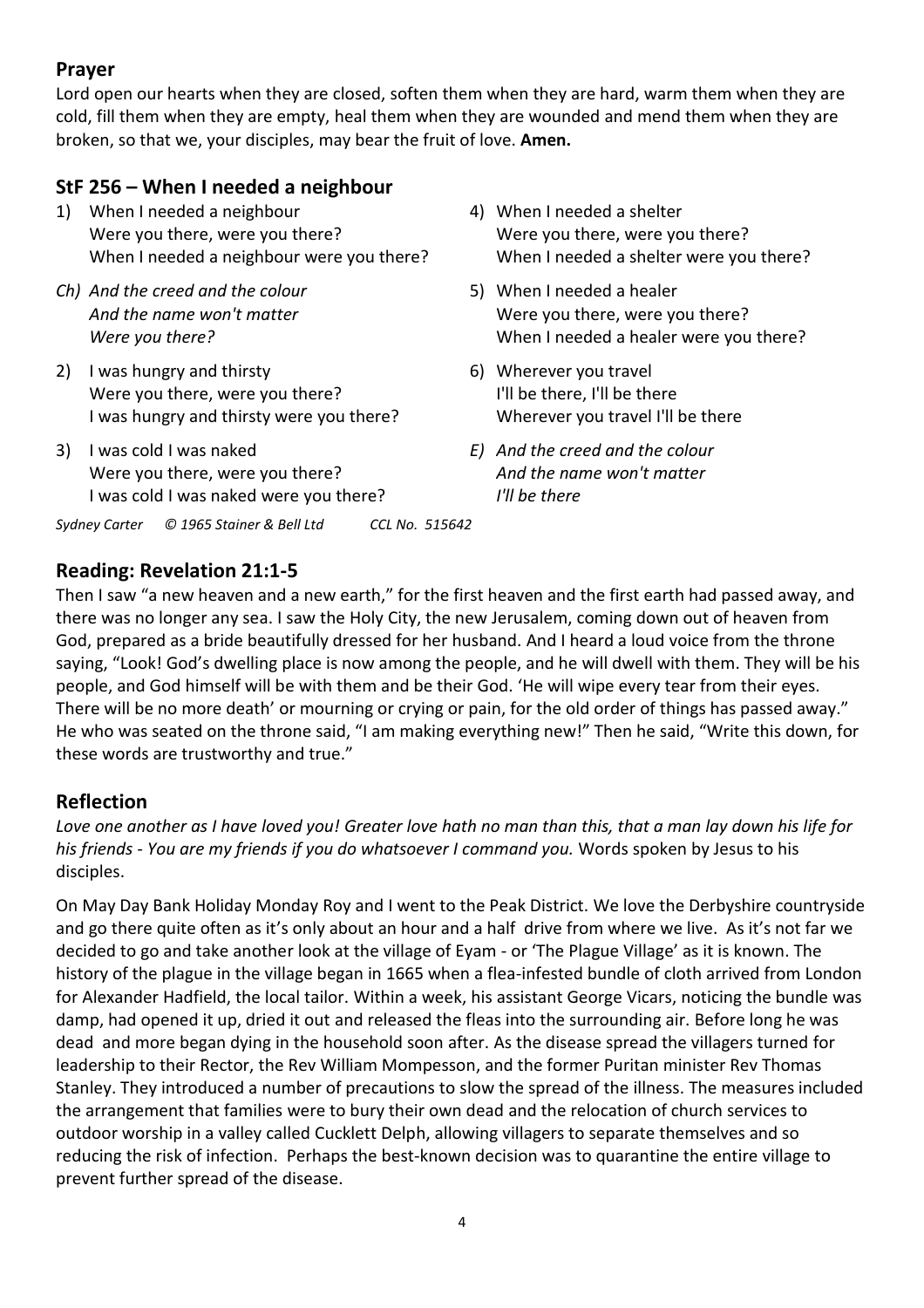Merchants from surrounding villages sent supplies that they would leave on marked rocks. The villagers then made holes there which they would fill with vinegar to disinfect the money left as payment. The plague ran its course over 14 months and one account states that it killed at least 260 villagers, with only 83 surviving out of a population of 350. That figure has been challenged with alternative figures of 430 survivors from a population of around 800 being given. The church in Eyam has a record of 273 individuals who were victims of the plague. Survival among those affected appeared random as many who remained alive had close contact with those who died but never caught the disease. For example, Elizabeth Hancock was uninfected despite burying six children and her husband in eight days.

The graves are known as the Riley graves after the farm where they lived. The unofficial village gravedigger, Marshall Howe, also survived despite handling many infected bodies. In the village church of St Lawrence there is a memorial to those who died from the plague and written across the top of it are the words - 'Greater love has no-one than this - that he lay down his life for his friends'. The villagers knew exactly what they were risking by doing as they did. They were laying down their lives for their friends.

Does all of this sound familiar? Over the past two years the reality of this story was brought back to us with the advent of Corona Virus. We were told not to leave our homes except for one hour's exercise each day, to stay two metres apart from anyone with whom we came into contact, to wash our hands, to use sanitiser but despite all of this thousands of people lost their lives in this country alone and many more thousands world-wide. Hospital staff laid down their lives in order to save the lives of their patients - Greater love hath no-one than this.

A lot of the Book of Revelation is difficult to understand but the words of our second reading come into my mind when I think of the people of Eyam; people actually caring about each other, giving their life for their neighbour. Is this the new heaven and the new earth? Those who are going the extra mile to help the people of Ukraine. Does it take some tragedy like this to make us aware of our neighbours?

We ask that God will help us to carry out the commands of Jesus to love one another as he has loved us and to love our neighbour as ourselves. Those who opt for love open themselves to great happiness. To begin to love is to begin to live. While faith makes all things possible, love makes all things easy. Love heals everyone, both those who receive it and those who give it. It has been said that if you do a good deed, but have an ulterior motive, it would be better not to do it at all. Even though it is not as good as doing it with a pure motive it is still a good deed and benefits the other person no matter what your motive.

#### **Prayer**

Merciful Father, you have called us to be a caring Church, reflecting in our lives your infinite care for us, your children. Help us to fulfil our calling and to care for one another in an unselfish fellowship of love; and to care for the world around us by sharing with them the good news of your love and serving those who suffer from poverty, hunger and disease, or where family life has met with adversity. We ask it in the name of Christ our Lord. **Amen.**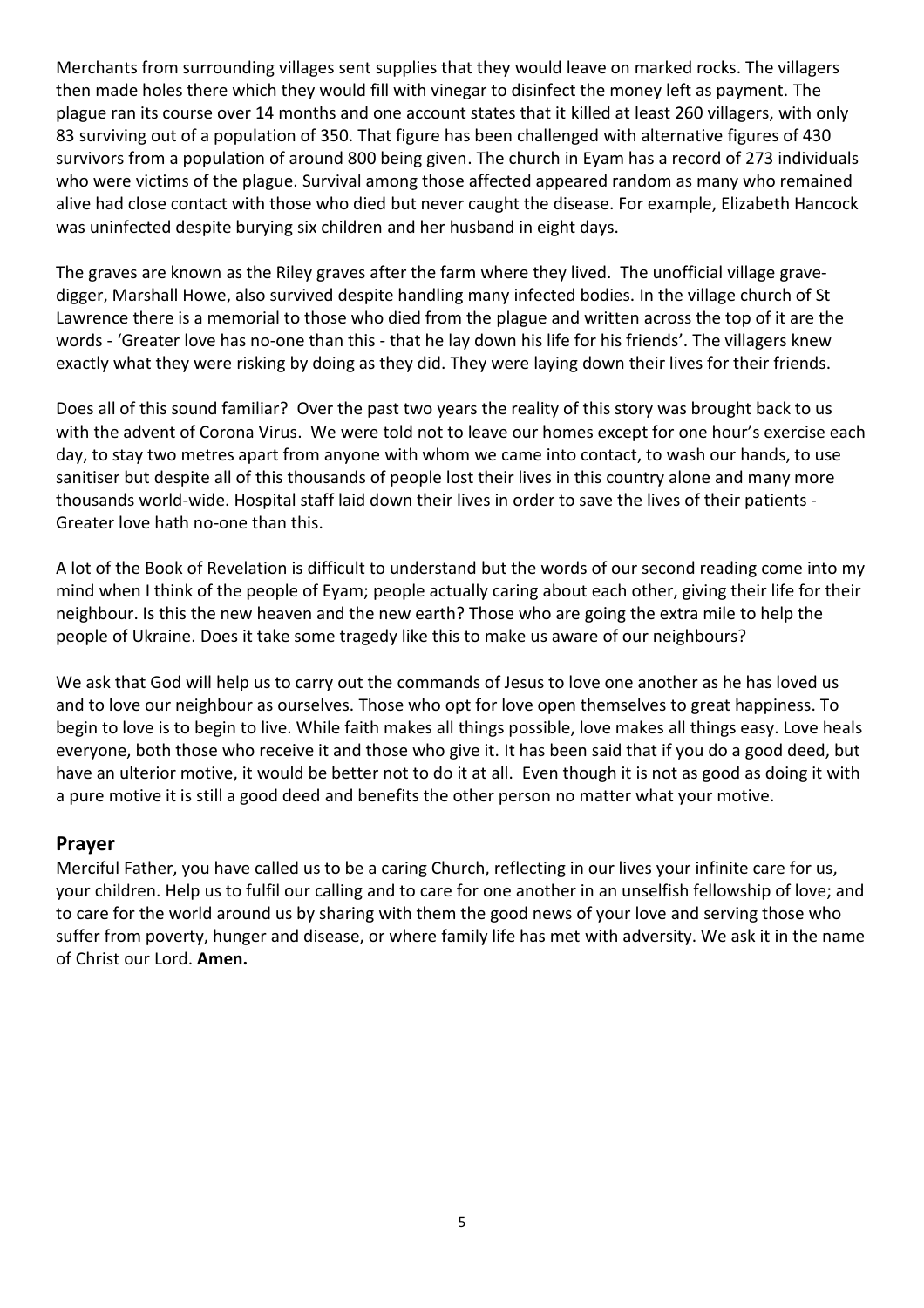## **StF 663 – I the Lord of sea and sky**

1) I, the Lord of sea and sky, I have heard my people cry; All who dwell in dark and sin My hand will save. I, who made the stars of night, I will make their darkness bright. Who will bear my light to them? Whom shall I send?

*Ch) Here I am, Lord. Is it I, Lord? I have heard You calling in the night. I will go, Lord, If You lead me; I will hold Your people in my heart.*

*Daniel L Schutte © OCP Publications CCL No. 515642*

#### 2) I, the Lord of snow and rain, I have borne my people's pain; I have wept for love of them They turn away. I will break their hearts of stone, Give them hearts for love alone; I will speak my word to them. Whom shall I send?

3) I, the Lord of wind and flame, I will tend the poor and lame, I will set a feast for them My hand will save. Finest bread I will provide Till their hearts are satisfied; I will give my life to them. Whom shall I send?

### **Prayers of Intercession**

As we bring our needs before God we are mindful of the two great commandments of love and of how much we need God's grace to be faithful to them.

For Christians - that they might live out in their lives the two commandments of love L: Let us pray to the Lord **R: Lord hear us in your love**

For the world in which we live - that love and peace may prevail over hatred and violence - and we think especially today of the situation in Ukraine

L: Let us pray to the Lord **R: Lord hear us in your love**

For the work of Christian Aid, for the poor and needy - that through our love they may know that God cares about them

L: Let us pray to the Lord **R: Lord hear us in your love**

For refugees, strangers and aliens - that they may find hospitality among us L: Let us pray to the Lord **R: Lord hear us in your love**

For this community - that our worship may deepen our love of God and our love for one another L: Let us pray to the Lord **R: Lord hear us in your love**

For our deceased relatives and friends - that the Lord may keep them safe in his love L: Let us pray to the Lord **R: Lord hear us in your love**

For our own special needs and for the needs of those known to us L: Let us pray to the Lord **R: Lord hear us in your love**

All loving God, grant that we make love the foundation of our lives. May our love for you express itself in our eagerness to do good to others. We ask this through Jesus Christ our Lord. **Amen** God is love and anyone who lives in love lives in God.